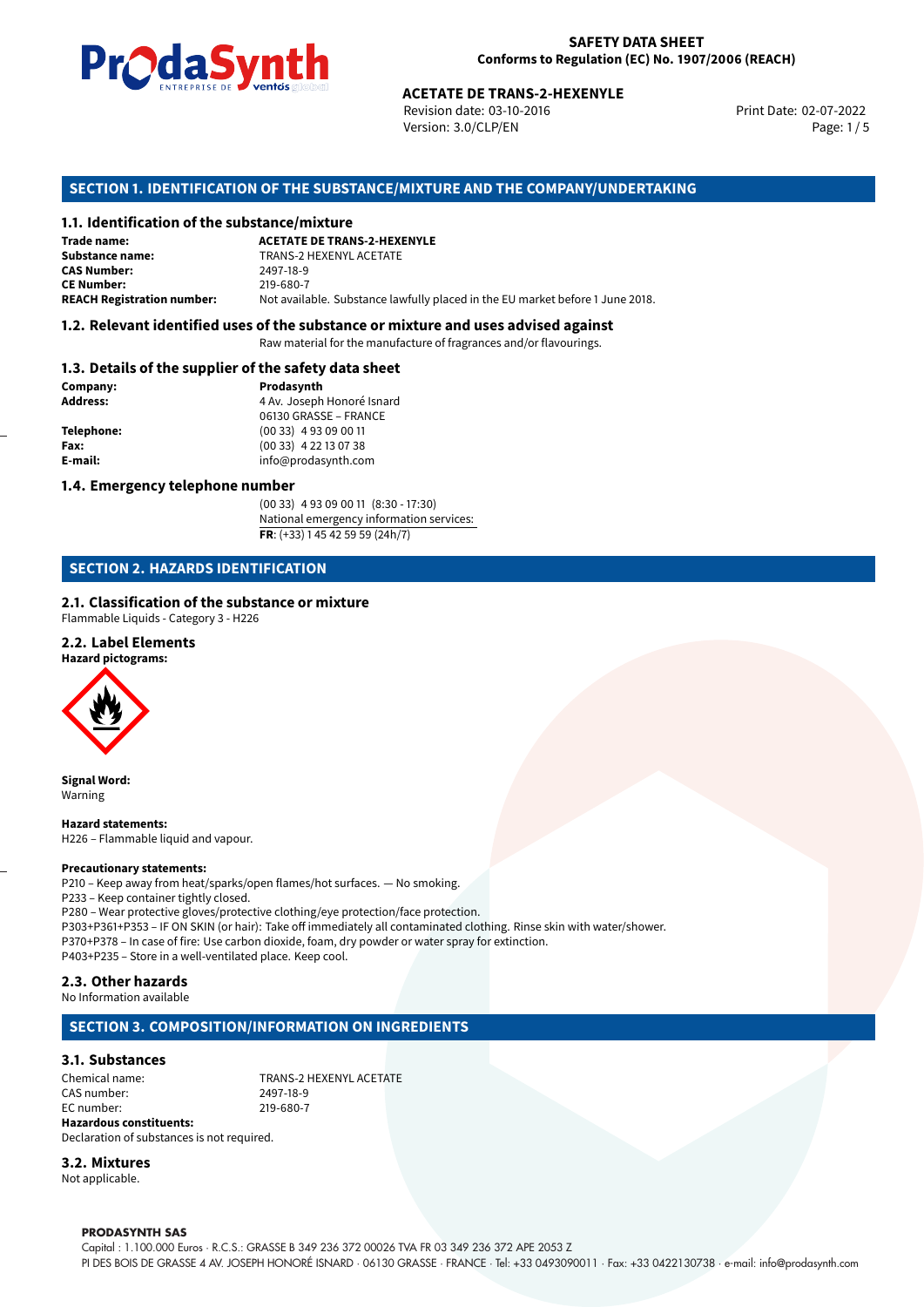

# **ACETATE DE TRANS-2-HEXENYLE**<br>
Revision date: 03-10-2016<br>
Print Date: 02-07-2022

Revision date: 03-10-2016 Version: 3.0/CLP/EN Page: 2 / 5

# **SECTION 4. FIRST-AID MEASURES**

# **4.1. Description of necessary first aid measures**

| Ingestion:    | Rinse mouth with water.<br>Obtain medical advice.                                                                     |
|---------------|-----------------------------------------------------------------------------------------------------------------------|
|               | Keep at rest. Do not induce vomiting.                                                                                 |
| Eye contact:  | In case of contact with eyes, rinse immediately with plenty of water for at least 15 minutes and seek medical advice. |
| Inhalation:   | Remove person to fresh air and keep at rest.                                                                          |
|               | Seek immediate medical advice.                                                                                        |
| Skin contact: | Take off immediately all contaminated clothing.                                                                       |
|               | Thoroughly wash affected skin with soap and water.                                                                    |
|               | Seek medical attention if symptoms persist.                                                                           |

#### **4.2. Most important symptoms and effects, both acute and delayed** No information available.

# **4.3. Indication of any immediate medical attention and special treatment needed**

No information available.

# **SECTION 5. FIRE-FIGHTING MEASURES**

# **5.1. Extinguishing Media**

Water spray, carbon dioxide, dry chemical powder or appropriate foam. For safety reasons do not use full water jet.

# **5.2. Special hazards arising from the substance or mixture**

Known or Anticipated Hazardous Products of Combustion: Emits toxic fumes under fire conditions.

# **5.3. Advice for firefighters**

High temperatures can lead to high pressures inside closed containers. Avoid inhalation of vapors that are created. Use appropriate respiratory protection. Do not allow spillage of fire to be poured into drains or watercourses. Wear self-contained breathing apparatus and protective clothing.

# **SECTION 6. ACCIDENTAL RELEASE MEASURES**

# **6.1. Personal precautions, protective equipment and emergency procedures**

Evacuate surronding areas. Ensure adequate ventilation. Keep unnecessary and unprotected personnel from entering. Do not breathe vapor/spray. Avoid contact with skin and eyes. Information regarding personal protective measures: see section 8.

#### **6.2. Environmental precautions**

To avoid possible contamination of the environment, do not discharge into any drains, surface waters or groundwaters.

#### **6.3. Methods and materials for containment and cleaning up**

Cover with an inert, inorganic, non-combustible absorbent material (e.g. dry-lime, sand, soda ash). Place in covered containers using non-sparking tools and transport outdoors. Avoid open flames or sources of ignition (e.g. pilot lights on gas hot water heater). Ventilate area and wash spill site after material pickup is complete.

#### **6.4. Reference to other sections**

Information regarding exposure controls, personal protection and disposal considerations can be found in sections 8 and 13.

# **SECTION 7. HANDLING AND STORAGE**

# **7.1. Precautions for safe handling**

Do not store or handle this material near food or drinking water. Do not smoke. Avoid contact with the eyes, skin and clothing. Wear protective clothing and use glasses. Observe the rules of safety and hygiene at work. Keep in the original container or an alternative made from a compatible material.

# **7.2. Conditions for safe storage, including any incompatibilities**

Store in tightly closed and preferably full containers in a cool, dry and ventilated area, protected from light. Keep away from sources of ignition (e.g. hot surfaces, sparks, flame and static discharges). Keep away from incompatible materials (see section 10).

# **7.3. Specific end use(s)**

No information available.

#### **PRODASYNTH SAS**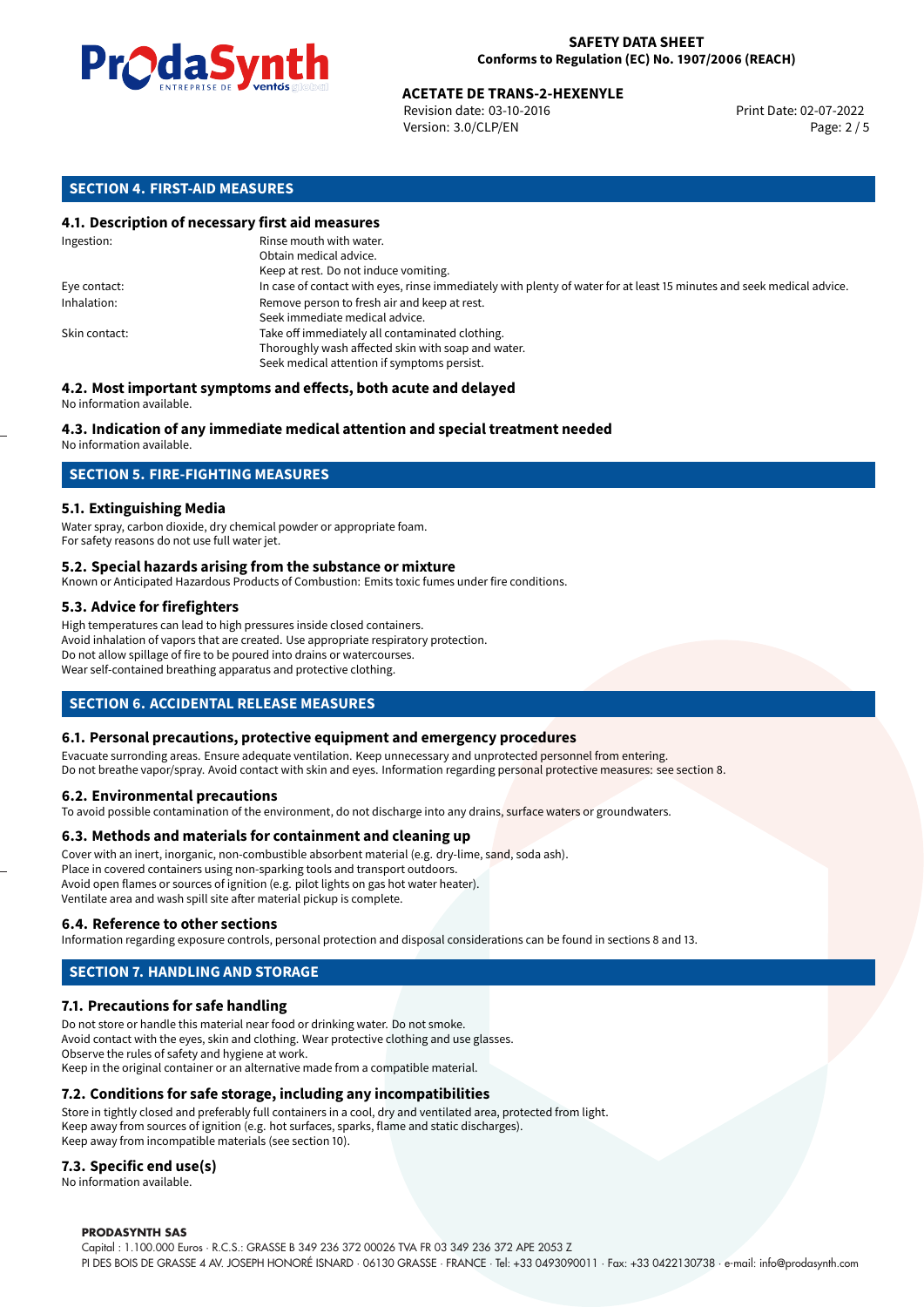

# **ACETATE DE TRANS-2-HEXENYLE**<br>Revision date: 03-10-2016 **Access 2-07-2022** Print Date: 02-07-2022

Revision date: 03-10-2016 Version: 3.0/CLP/EN Page: 3 / 5

# **SECTION 8. EXPOSURE CONTROLS AND PERSONAL PROTECTION**

# **8.1. Control parameters**

Components with occupational exposure limits: None known.

### **8.2. Exposure controls**

| Appropriate engineering controls: | Measures should be taken to prevent materials from being splashed into the body.                                                            |
|-----------------------------------|---------------------------------------------------------------------------------------------------------------------------------------------|
|                                   | Provide adequate ventilation, according to the conditions of use. Use a mechanical exhaust if required.                                     |
| Eye/Face protection:              | Chemical safety goggles are recommended. Wash contaminated goggles before reuse.                                                            |
| Hand Protection:                  | Chemical-resistant gloves are recommended. Wash contaminated gloves before reuse.                                                           |
| Body protection:                  | Personal protective equipment for the body should be selected based on the task being performed and the risks<br>involved.                  |
| <b>Respiratory Protection:</b>    | In case of insufficient ventilation, use suitable respiratory equipment.                                                                    |
| Environmental exposure controls:  | Emissions from ventilation or process equipment should be checked to ensure they comply with environmental<br>protection legislation.       |
|                                   | In some cases, filters or engineering modifications to the process equipment will be necessary to reduce emissions to<br>acceptable levels. |

# **SECTION 9. PHYSICAL AND CHEMICAL PROPERTIES**

# **9.1. Information on basic physical and chemical properties**

|                   | 9.1. THOFFINATION ON DASIC PHYSICAL AND CHEMICAL Proper Lies |                                             |  |  |  |
|-------------------|--------------------------------------------------------------|---------------------------------------------|--|--|--|
|                   | Appearance:                                                  | Liguid                                      |  |  |  |
|                   | Colour:                                                      | Conforms to standard                        |  |  |  |
|                   | Odour:                                                       | Conforms to standard                        |  |  |  |
|                   | Odour theshold:                                              | Not determined                              |  |  |  |
|                   | pH:                                                          | Not determined                              |  |  |  |
|                   | Melting point/freezing point:                                | Not determined                              |  |  |  |
|                   | Boling point/boiling range:                                  | $166^{\circ}$ C                             |  |  |  |
|                   | Flash point:                                                 | 59 $^{\circ}$ C                             |  |  |  |
|                   | Evaporation rate:                                            | Not determined                              |  |  |  |
|                   | Flammability:                                                | Not determined                              |  |  |  |
|                   | Lower flammability/Explosive limit:                          | Not determined                              |  |  |  |
|                   | Upper flammability/Explosive limit:                          | Not determined                              |  |  |  |
|                   | Vapour pressure:                                             | Not determined                              |  |  |  |
|                   | Vapour Density:                                              | Not determined                              |  |  |  |
|                   | Density:                                                     | $0,892-0,902$ g/mL (20°C)                   |  |  |  |
|                   | Relative density:                                            | $0,892 - 0,902$ (20°C)                      |  |  |  |
| Water solubility: |                                                              | NON MISCIBLE IN WATER - MISCIBLE IN ALCOHOL |  |  |  |
|                   | Solubility in other solvents:                                | SOLUBLE IN ETHANOL                          |  |  |  |
|                   | Partition coefficient n-octanol/water:                       | Not determined                              |  |  |  |
|                   | Auto-ignition temperature:                                   | Not determined                              |  |  |  |
|                   | Decomposition temperature:                                   | Not determined                              |  |  |  |
|                   | Viscosity, dynamic:                                          | Not determined                              |  |  |  |
|                   | Viscosity, kinematic:                                        | Not determined                              |  |  |  |
|                   | Explosive properties:                                        | Not determined                              |  |  |  |
|                   | Oxidising properties:                                        | Not determined                              |  |  |  |
|                   |                                                              |                                             |  |  |  |

#### **9.2. Additional information** No information available.

# **SECTION 10. STABILITY AND REACTIVITY**

# **10.1. Reactivity**

No hazardous reactions if stored and handled as prescribed/indicated.

# **10.2. Chemical stability**

The product is stable if stored and handled as prescribed/indicated.

# **10.3. Possibility of hazardous reactions**

No hazardous reactions if stored and handled as prescribed/indicated.

### **10.4. Conditions to Avoid**

Conditions to Avoid: Excessive heat, flame or other ignition sources.

#### **PRODASYNTH SAS**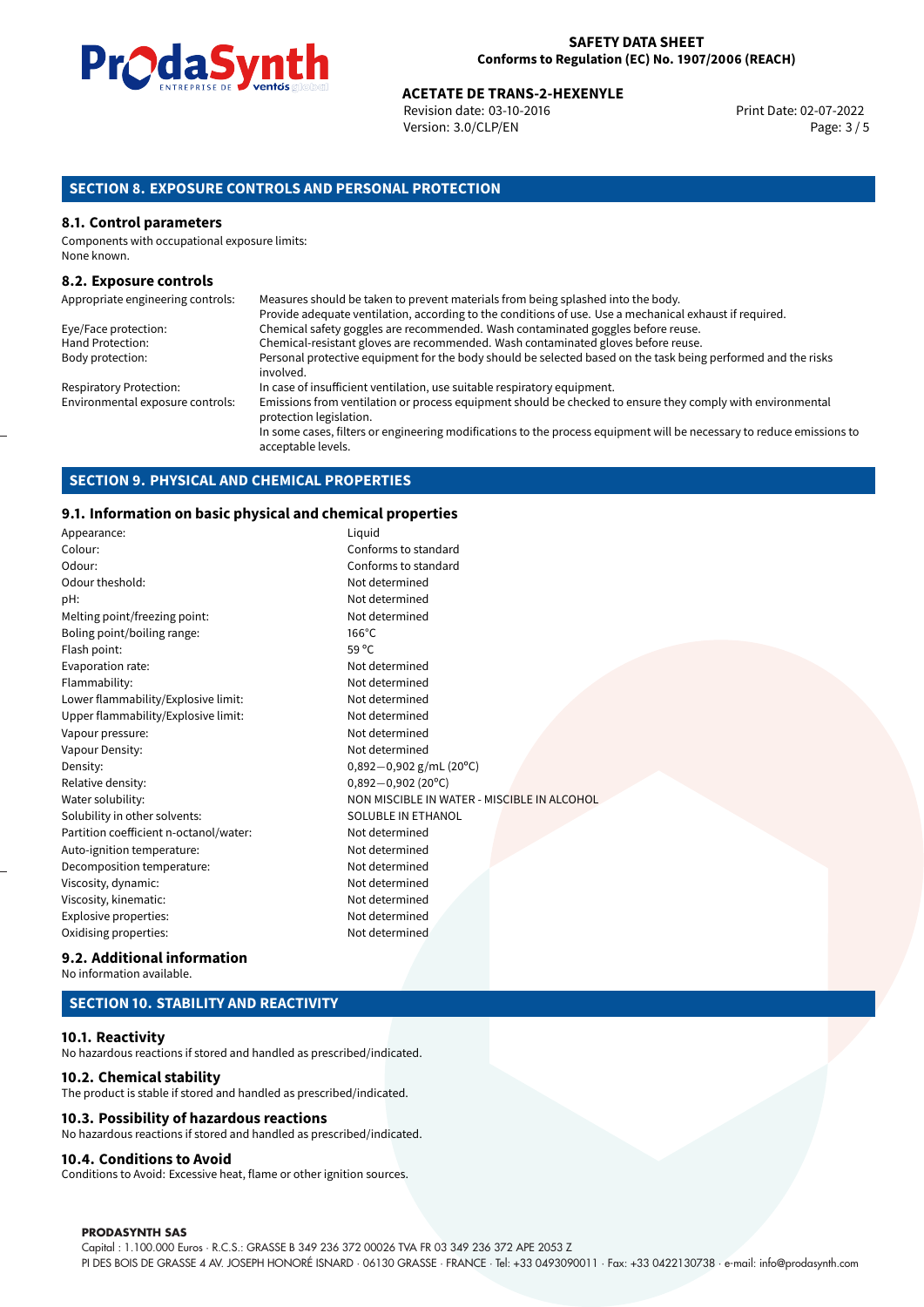

# **ACETATE DE TRANS-2-HEXENYLE**<br>
Revision date: 03-10-2016<br>
Print Date: 02-07-2022

Revision date: 03-10-2016 Version: 3.0/CLP/EN Page: 4 / 5

# **10.5. Incompatible materials**

Avoid contact with strong acids and bases and oxidizing agents.

# **10.6. Hazardous decomposition products**

During combustion may form carbon monoxide and unidentified organic compounds.

# **SECTION 11. TOXICOLOGICAL INFORMATION**

# **11.1. Information on toxicological effects**

| <b>Acute toxicity</b>                    | Based on the data available, the criteria for classification are not met. |
|------------------------------------------|---------------------------------------------------------------------------|
| <b>Skin corrosion/irritation</b>         | Based on the data available, the criteria for classification are not met. |
| Serious eye damage/irritation            | Based on the data available, the criteria for classification are not met. |
| <b>Respiratory or skin sensitisation</b> | Based on the data available, the criteria for classification are not met. |
| <b>Germ cell mutagenicity</b>            | Based on the data available, the criteria for classification are not met. |
| Carcinogenicity                          | Based on the data available, the criteria for classification are not met. |
| <b>Reproductive toxicity</b>             | Based on the data available, the criteria for classification are not met. |
| <b>STOT-single exposure</b>              | Based on the data available, the criteria for classification are not met. |
| <b>STOT-repeated exposure</b>            | Based on the data available, the criteria for classification are not met. |
| <b>Aspiration hazard</b>                 | Based on the data available, the criteria for classification are not met. |

# **SECTION 12. ECOLOGICAL INFORMATION**

# **12.1. Toxicity**

**Assessment:** Based on the data available, the criteria for classification are not met. **Experimental/calculated data:** No information available.

# **12.2. Degradability**

No information available.

#### **12.3. Bioaccumulative potential**

No information available.

# **12.4. Soil mobility**

No information available.

# **12.5. Results of PBT and vPvB assessment**

No information available.

# **12.6. Other adverse effects**

See also sections 6, 7, 13 and 15 Do not allow to get into waste water or waterways.

# **SECTION 13. DISPOSAL CONSIDERATIONS**

#### **13.1. Waste treatment methods**

Dispose of in accordance with national and local environmental regulations.

# **SECTION 14: TRANSPORT INFORMATION**

|                                  | <b>ADR/RID/ADN</b>              | <b>IMDG</b>                     | <b>IATA-ICAO</b>                |
|----------------------------------|---------------------------------|---------------------------------|---------------------------------|
| 14.1. UN Number                  | UN3272                          | <b>UN3272</b>                   | UN3272                          |
| 14.2. UN Proper Shipping Name    | ESTERS, N.O.S. (TRANS-2-HEXENYL | ESTERS, N.O.S. (TRANS-2-HEXENYL | ESTERS, N.O.S. (TRANS-2-HEXENYL |
|                                  | ACETATE)                        | ACETATE)                        | ACETATE)                        |
| 14.3. Transport Hazard Class(es) |                                 |                                 |                                 |
| 14.4. Packing Group              | Ш                               | Ш                               | Ш                               |
| 14.5. Environmental hazards      | No                              | No                              | No                              |
| Additional information           |                                 |                                 |                                 |

#### **14.6 Special precautions for user**

None known

# **14.7. Transport in bulk according to Annex II of MARPOL 73/78 and the IBC Code**

No information available

#### **PRODASYNTH SAS**